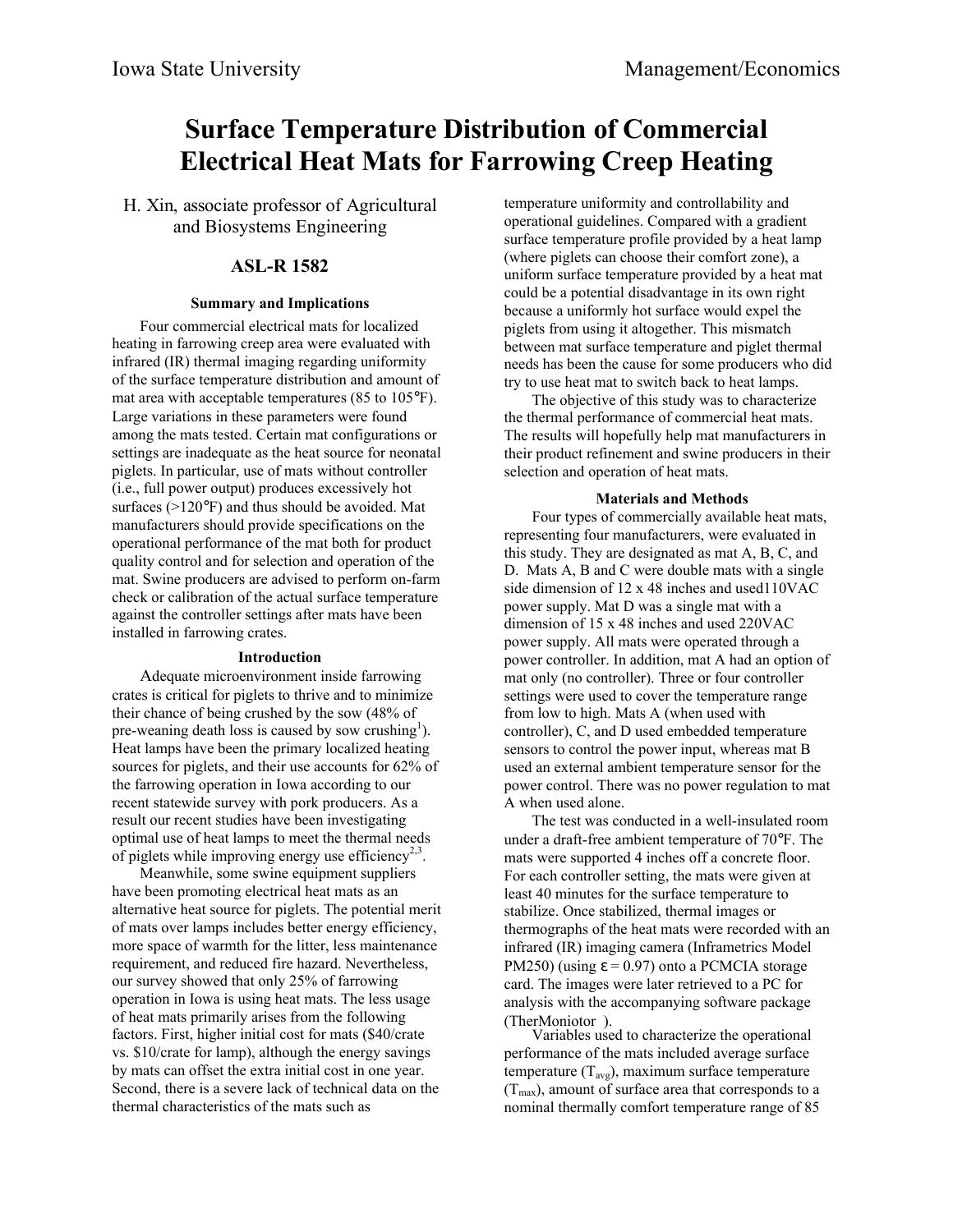to 105°F, and the percentage of this area relative to the total mat area. The 85 to 105°F temperature range was selected based on a behavioral observation of 3 day-old piglets resting on a heat mat with rather nonuniform heat distribution (Figure 1).



**Figure 1. Choice of surface temperature by 3-dayold piglets on an unevenly distributed heat mat.**

#### **Results and Discussion**

Thermographs of the heat mats at the selected controller settings are shown in figures 2a through 14a. Corresponding to each thermograph is a figure describing the temperature specific and cumulative area distribution profile (single mat basis) (figures 2b through 14b). The measured performance variables are further summarized in table 1.

#### **Table 1. Surface temperature (T) distribution of four commercial heat mats. All mats had one-side dimension of 12 x 48 inches except for mat D that** is  $15 \times 48$  inches. Air temperature  $= 70^{\circ}$ F.

| Mat<br>$ID^*$ | $\mathbf{T}_{\text{avg}}$<br>$(^oF)$ | $\mathbf{T}_{\text{max}}$<br>$(^{\circ}F)$ | Area $(in^2)$<br>of 85-105°F | % Total<br>Area |
|---------------|--------------------------------------|--------------------------------------------|------------------------------|-----------------|
| A-No          | 101                                  | 122                                        | 478                          | 83              |
| $A-85$ °F     | 84                                   | 93                                         | 85                           | 15              |
| A-Hi          | 85                                   | 94                                         | 160                          | 27              |
| B-Low         | 85                                   | 91                                         | 347                          | 60              |
| <b>B-Mid</b>  | 94                                   | 103                                        | 481                          | 84              |
| B-Hi          | 100                                  | 114                                        | 362                          | 63              |
| $C-85$ °F     | 83                                   | 91                                         | 0                            | $\theta$        |
| $C-95$ °F     | 91                                   | 99                                         | 479                          | 83              |
| C-Hi          | 94                                   | 102                                        | 530                          | 92              |
| $D-85$ °F     | 83                                   | 90                                         | 0                            | 0               |
| $D-95$ °F     | 90                                   | 98                                         | 577                          | 80              |
| $D-105$ °F    | 97                                   | 106                                        | 657                          | 91              |
| D-Hi          | 101                                  | 110                                        | 559                          | 78              |

\* *Mat ID represents the mat type (A, B, C, or D) and controller dial setting ('No' means no controller).*

From the thermographs and the summary data of Table 1, it can be seen that three out of the four tested heat mats – B, C and D have reasonably uniform heat distribution at the surface level. The same mats also show good responsiveness to their controller settings, although the actual surface temperature may deviate from the dial setting on the controller. Such deviation makes it necessary to calibrate or check the controller settings versus the resultant mat surface temperature after the mats have been installed in the farrowing facilities. With proper controller settings, which will depend on piglet age and ambient conditions, mats B, C and D can provide adequate space of warmth for a litter of 10 to 11 piglets during the most vulnerable days (<5 days of age) of the lactation period. Piglets of this age (weighing 4 to 5 lb.) occupy a floor space of 46 to 54 in.<sup>2</sup> when resting in sternum position (A =  $0.019W^{0.66}$ , where A in m<sup>2</sup> and W in kg). Hence, with a 5 to 10°F span in surface temperature, these mats are capable of providing the needed space for the entire litter without causing excessive huddling and thus mechanical stress among the piglets.

In comparison, mat A showed large variations in temperature distribution (Figure 2a). When operating without controller, the mat produces excessively hot regions (up to 122°F) around the heating elements. Consequently, even though the mat seemingly provides a good amount of warmth area  $(478 \text{ in.}^2)$ . Table 1), the existence of the hot regions greatly reduces the usable area for the piglets for they will avoid contacting these hot spots as shown in Figure 1. Such high surface temperatures would explain why piglets stay off mats, as has been reported by some swine producers and consultants. When operating with the controller, the mat showed significantly reduced but still varying surface temperature (Figures 3a and 4a). Also as shown in Figures 3a and 4b, the controller was ineffective in regulating the power input to the mat. Consequently, there was little difference in surface temperature between the 85°F (medium) and the high controller settings.

The results of this study suggest that heat mat suppliers should provide technical specifications on the mat performance such as the parameters used in the current study. The specifications are essential for both quality control and operation of the mats. The results further indicate the need to conduct on-farm check or calibration of mat surface temperature against the nominal controller settings. Non-contact IR thermometers can be used for this purpose.

#### **Acknowledgements**

The author gratefully thanks the Iowa Energy Center for its financial support to this study; Bin Shao and Wendy Ye, ABE graduate research assistants, for their assistance with the collection and analysis of the IR images.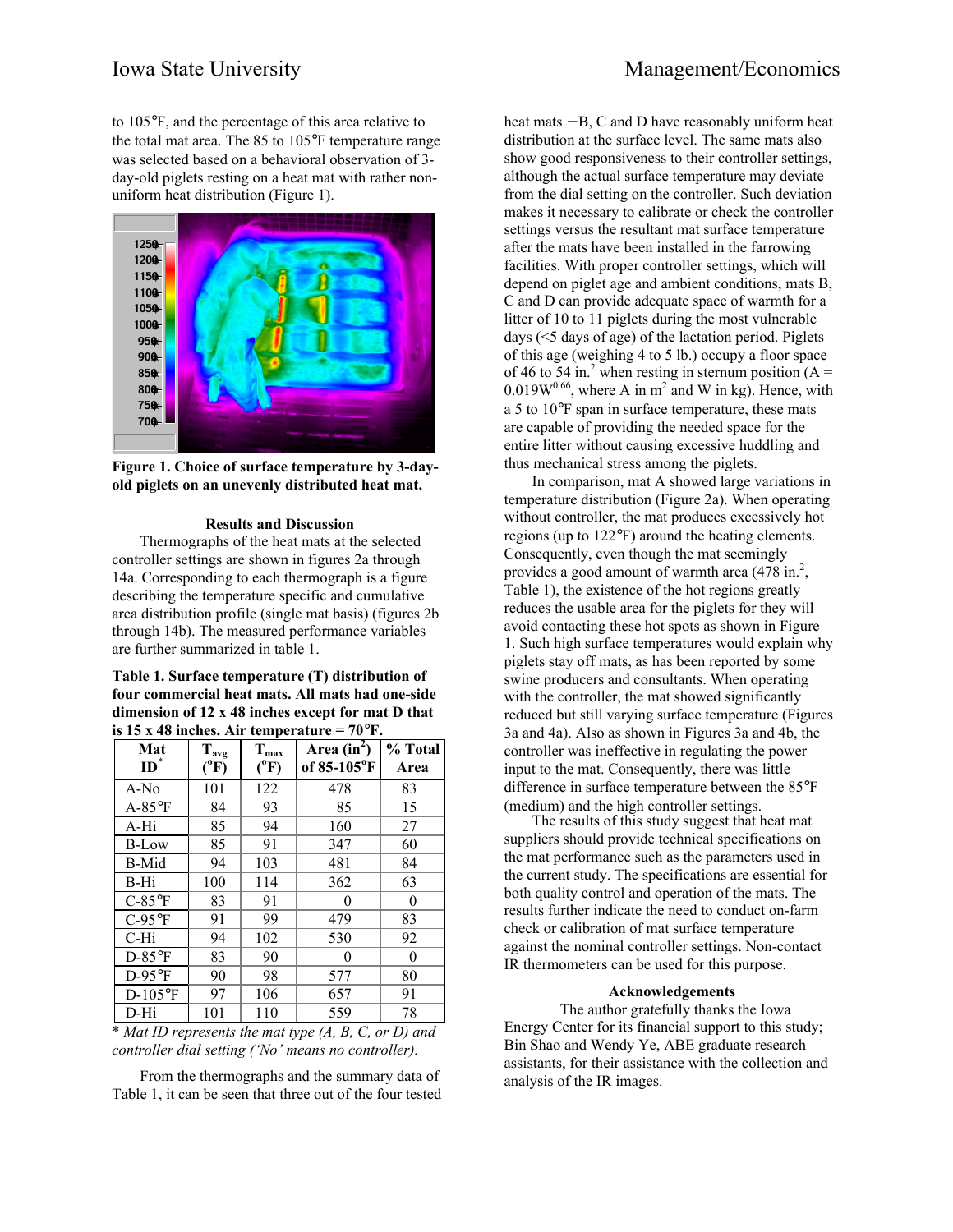## **References**

- 1. Tubbs, R. 1996. Preweaning mortality robs potential profits. National Hog Farmer. No. 22, Spring 1996.
- 2.  $\text{\# Xin}$ , H., H. Zhou, and D.S. Bundy. 1997. Comparison of energy use and piglet performance



**Figure 2a. Thermograph of mat A-No at**  $T_a = 70^\circ F$ **.** 





between the conventional and an energy-efficient heat lamp. Appl. Engr. in Agri.  $13(1)$ : 95-99.

3. X Zhou, H. and H. Xin. 1998. Responses of piglets to variable and constant output heat lamp with clear or red color. ASAE Paper No. 98-4074. St. Joseph, MI: ASAE.

#### **← Color scale of the thermographs**



**Figure 2b. Temperature specific and cumulative area distribution of mat A-No at**  $T_a = 70^\circ F$ **.** 



**Figure 3a. Thermograph of mat A-85°F at T<sub>a</sub> =70°F.** Figure 3b. Temperature specific and cumulative area **distribution of mat A-85°F at**  $T_a = 70$ **°F.** 



**Figure 4a. Thermograph of mat A-Hi at**  $T_a = 70^\circ F$ **. Figure 4b. Temperature specific and cumulative area distribution of mat A-Hi at**  $T_a = 70^\circ F$ **.**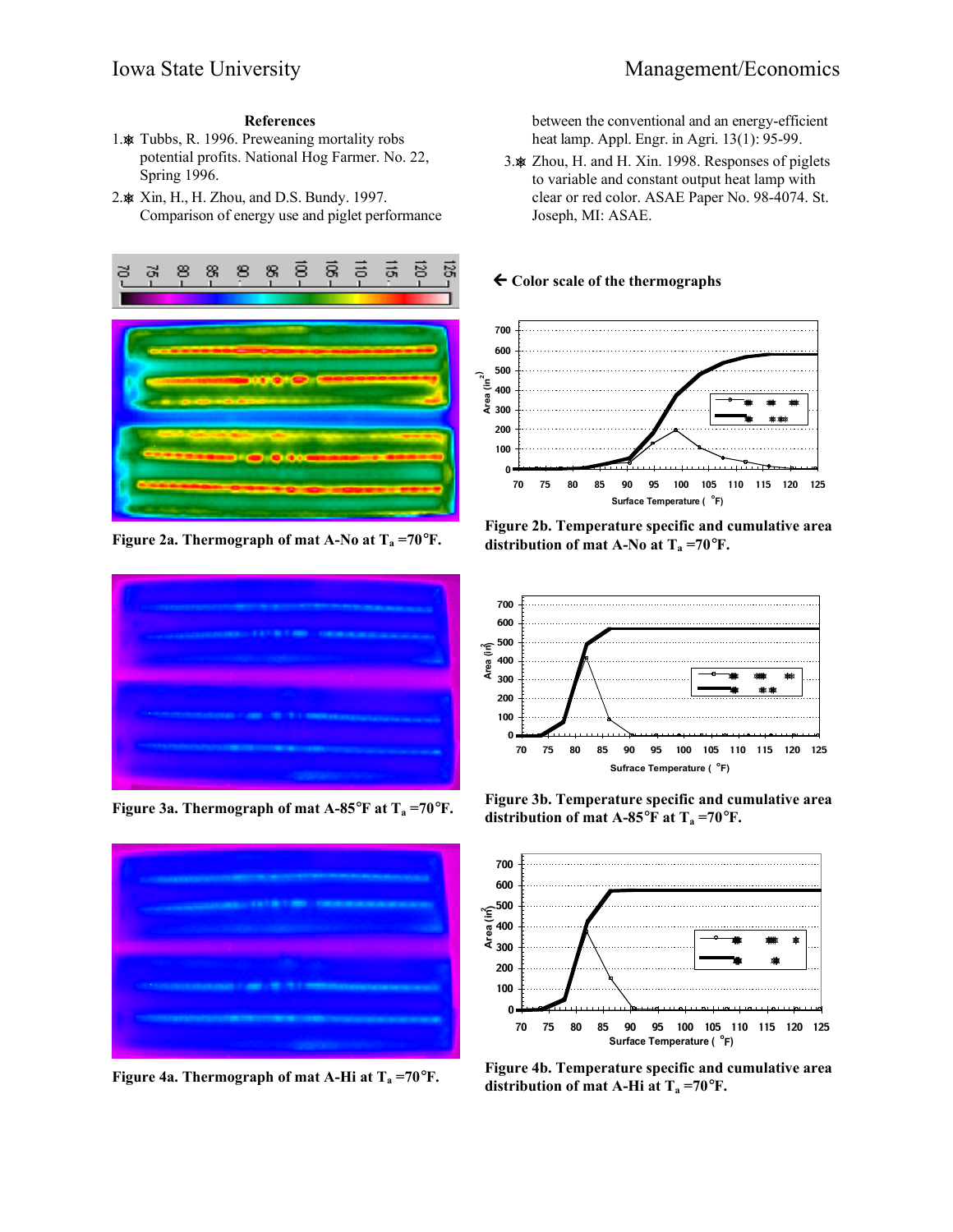

**Figure 5a. Thermograph of mat B-Low at**  $T_a = 70$ **°F.** 



**Figure 6a. Thermograph of mat B-Mid at**  $T_a = 70$ **°F.** 



## fl **Color scale of the thermographs**



**Figure 5b. Temperature specific and cumulative area distribution of mat B-Low at**  $T_a = 70^\circ F$ **.** 



**Figure 6b. Temperature specific and cumulative area distribution of mat B-Mid at**  $T_a = 70^\circ F$ **.** 



**Figure 7b. Temperature specific and cumulative area**<br>**Figure 7a. Thermograph of mat B-Hi at T<sub>a</sub> =70<sup>°</sup>F. distribution of mat B-Hi at T<sub>a</sub> =70°F. distribution of mat B-Hi at**  $T_a = 70^\circ F$ **.**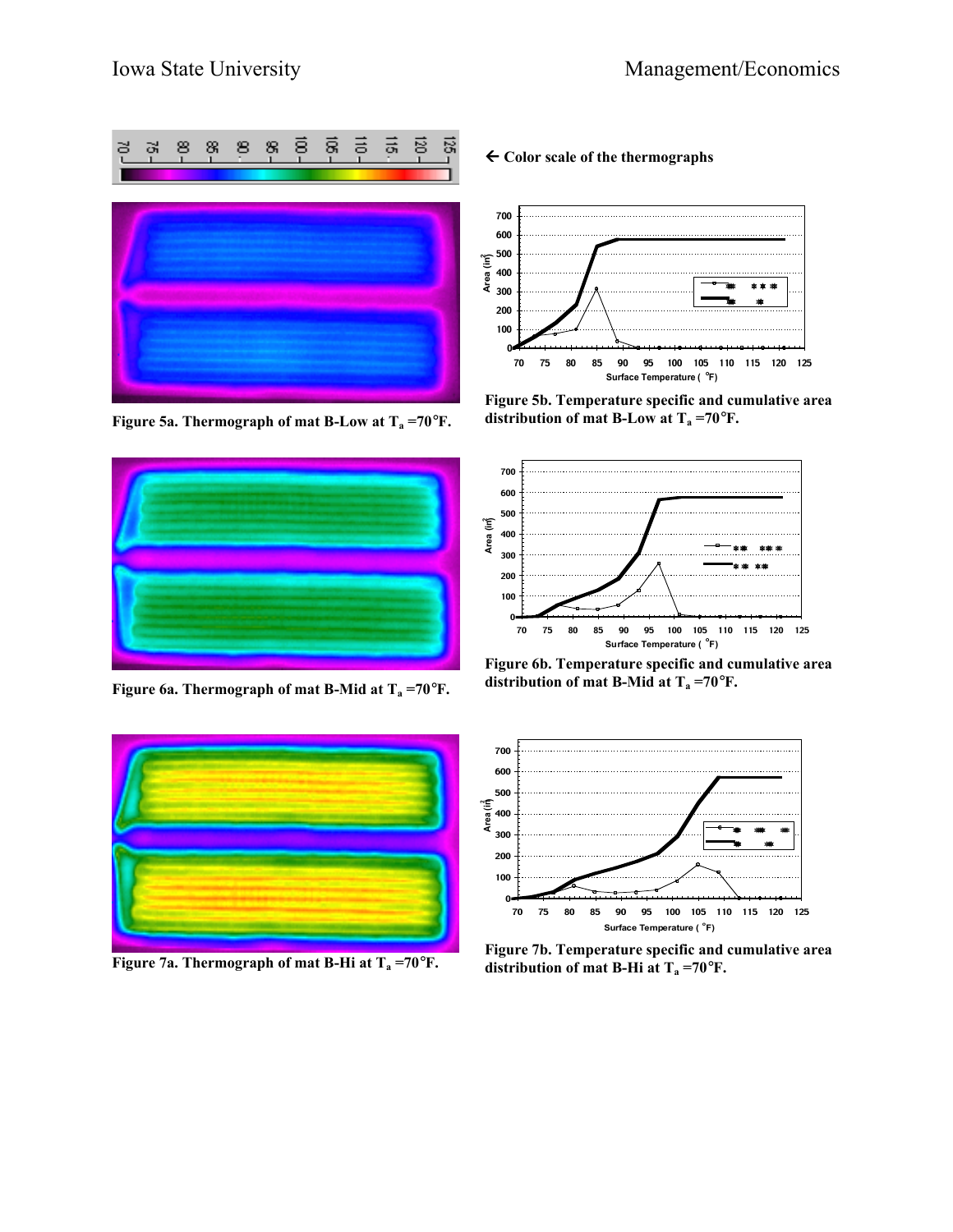





## fl **Color scale of the thermographs**



**Figure 8a. Thermograph of mat C-85**°**F at Ta =70**°**F. Figure 8b. Temperature specific and cumulative area distribution of mat C-85°F at**  $T_a = 70$ **°F.** 



**Figure 9a. Thermograph of mat C-95°F at T<sub>a</sub> =70°F. Figure 9b. Temperature specific and cumulative area**<br>distribution of mat C 05°F et T -70°F. **distribution of mat C-95°F at**  $T_a = 70$ **°F.** 



**Figure 10a. Thermograph of mat C-Hi at T<sub>a</sub> =70°F. Figure 10b. Temperature specific and cumulative Figure 10a. Thermograph of mat C-Hi at T<sub>a</sub> =70°F** area distribution of mat C-Hi at  $T_a = 70^\circ F$ .